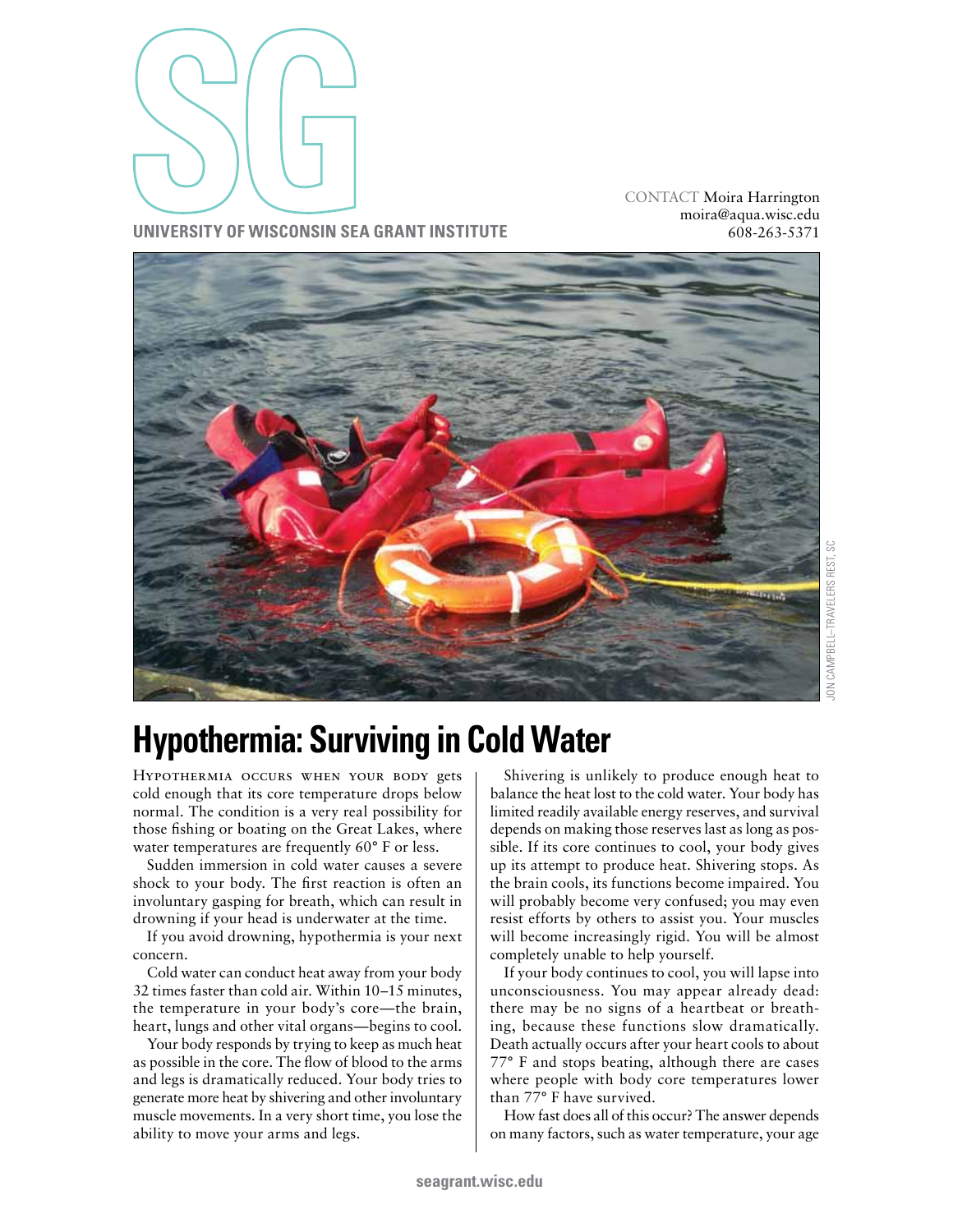## **H.E.L.P.** (Heat Escape Lessening Posture) **https://www.flog.community.org/mega-**

Hold your knees to your chest to protect the trunk of your body from heat loss. Wrap your arms around your legs and clasp your hands together.



Huddle together with two or more people. This will extend your survival time 50 percent longer than swimming or treading water.



| <b>Hypothermia Chart</b>  |                                      |                               |
|---------------------------|--------------------------------------|-------------------------------|
| Temperature of Water (°F) | <b>Exhaustion or Unconsciousness</b> | <b>Expected Survival Time</b> |
| 32.5                      | Under 15 minutes                     | Under 15-45 minutes           |
| $32.5 - 40$               | $15 - 30$ minutes                    | 30-90 minutes                 |
| $40 - 50$                 | $30 - 60$ minutes                    | $1 - 3$ hours                 |
| $50 - 60$                 | $1-2$ hours                          | $1 - 6$ hours                 |
| $60 - 70$                 | 2-7 hours                            | $2-40$ hours                  |
| $70 - 80$                 | $3-12$ hours                         | 3 hours-Indefinite            |
| Over 80                   | Indefinite                           |                               |

and physical condition, how you behave while in the water, the amount of insulation provided by your clothing and your mental attitude. Under the worst circumstances, you may lapse into unconsciousness in 30 minutes or fewer; you could be dead in less than an hour.

However, you can take certain steps to extend your survival time and increase your chances of being rescued. Many of these steps will help your body to conserve energy and retain heat in the core area.

- Use some means of flotation so you don't have to use energy to keep yourself afloat. Treading water and swimming can increase your body's heat loss by as much as 35 percent. The best means of staying afloat is a personal flotation device (PFD). You should test it in a nonemergency situation to be sure that it fits properly and comfortably.
- Even the very best PFD is ineffective if it doesn't accompany you into the water. The only way to be sure that you will have it when you need it is to wear it at all times while on or near the water.
- Keep as much of your body out of the water as possible. This is especially true of your head and neck. As much as 50 percent of your body's heat loss occurs in these areas. A hat or hood can help protect these critical areas.
- Climbing onto a capsized boat or floating debris is better than remaining in cold water even if the air temperature is colder than the water. Otherwise, huddling together with others in the water helps everyone conserve heat.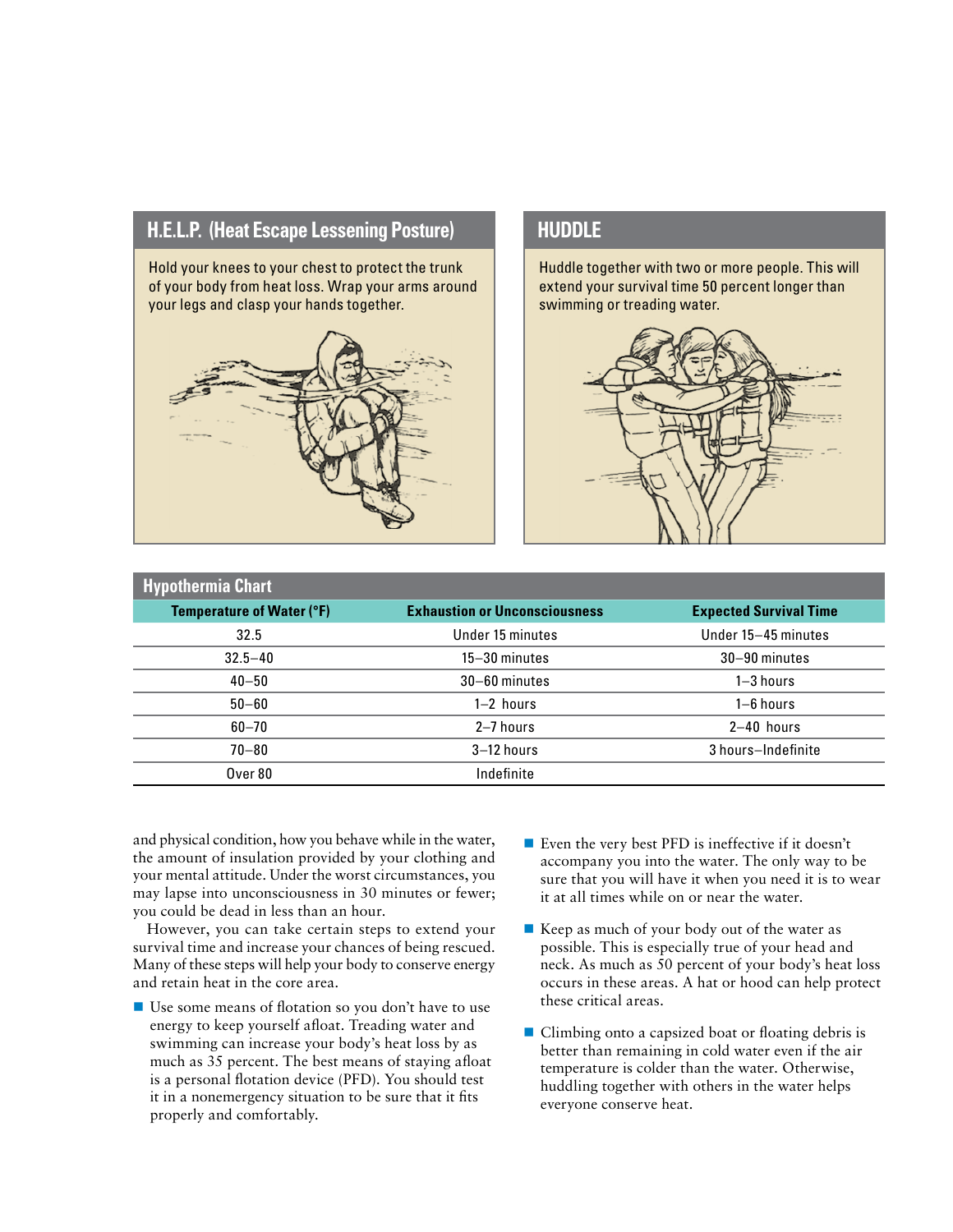# **Hypothermia Symptoms and First Aid Procedures\***

#### **MILD SYMPTOMS**

(Body core temperature 97–93° F)

- $\blacksquare$  Shivering; cold hands and feet.
- $\blacksquare$  Still alert and able to help self.
- $\blacksquare$  Numbness in limbs, loss of dexterity, clumsiness.
- $\blacksquare$  Pain from cold.

#### **First Aid**

- $\blacksquare$  Primary task is to prevent further heat loss and enable the body to rewarm itself. Give warm, sweet drinks—no alcohol! Apply gentle heat source to stabilize body temperature.
- $\blacksquare$  Exercise victim to generate heat. Keep victim warm for several hours, keep head and neck covered.

#### **MODERATE SYMPTOMS**

(Body core temperature 93–90° F)

**n** Shivering may decrease or stop.

#### **First Aid**

- $\blacksquare$  Same as above, except limit exercise.
- $\blacksquare$  Offer sips of warm, sweet liquids only if victim is fully conscious, has begun to rewarm, and is able to swallow. No alcohol!
- $\blacksquare$  Do not massage the extremities.
- $\blacksquare$  Use hot, wet towels to warm the victim. Do not warm the extremities.
- $\blacksquare$  Have victim checked by a doctor.

#### **SEVERE SYMPTOMS**

(Body core temperature 90–82° F)

- Shivering has decreased or stopped.
- $\blacksquare$  Confusion, abnormal behavior, loss of reasoning and recall.
- $\blacksquare$  Victim appears drunk; very clumsy, slurs speech, denies problem and may resist help.
- $\blacksquare$  Victim semiconscious to unconscious. Noticeable muscular rigidity.

#### **First Aid**

■ Victim is in serious trouble—keep continuous watch over him/her.

- $\blacksquare$  Obtain medical assistance or advice as soon as possible.
- $\blacksquare$  Treat as for shock—lay victim down, elevate feet slightly and keep immobile.
- $\blacksquare$  Apply external mild heat to head, neck, chest and groin; keep temperature from dropping, but avoid too rapid a temperature rise.
- $\blacksquare$  Avoid jarring victim—rough handling may cause cardiac arrest or ventricular fibrillation of heart.
- No food or drink—no alcohol!
- Ignore pleas of, "Leave me alone, I'm OK."
- $\blacksquare$  Transport soon, but gently, to hospital.

### **CRITICAL SYMPTOMS**

(Body core temperature below 82° F)

- $\blacksquare$  Victim is unconscious and may appear dead.
- $\blacksquare$  Little or no apparent breathing.
- Pulse slow and weak or no pulse found. Skin cold, may be bluish-gray in color.
- $\blacksquare$  Eyes may be dilated. Body is very rigid.

#### **First Aid**

- **n** Don't give up! Always assume patient is revivable.
- $\blacksquare$  Handle with extreme care.
- $\blacksquare$  Tilt the head back, which opens the airway—look, listen and feel for breathing and pulse for one to two full minutes.
- $\blacksquare$  If there is any breathing or pulse, no matter how faint or slow, do not give CPR, but keep close watch on vital sign changes.
- $\blacksquare$  Stabilize temperature with external heat sources; try skin-to-skin, chest-to-back warming (leave legs alone) and/or exhale in victim's face and in unison with his/her breathing.
- $\blacksquare$  If no breathing or no pulse is detected for one to two minutes, begin CPR immediately.
- $\blacksquare$  Medical attention is imperative—hospitalization is needed.

\* Adapted from the University of Rhode Island Sea Grant Program and the United States Yacht Racing Union.